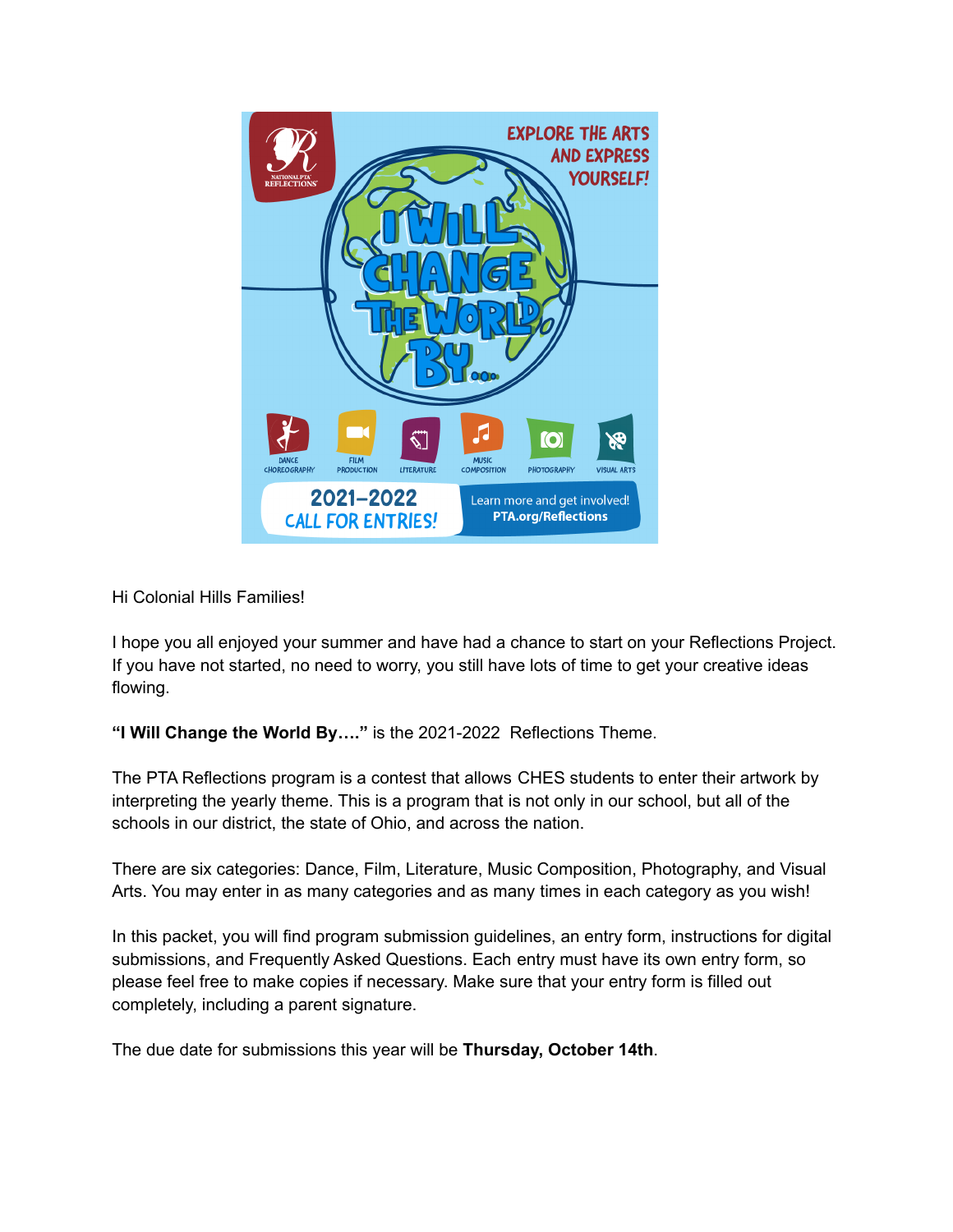If you have any questions, contact Lynsey Pearson at [lynsey.serr@gmail.com](mailto:lynsey.serr@gmail.com) Have fun creating!

# **HOW TO ENTER:**

Experienced artists will review your work for interpretation of theme, creativity, and technique. Submissions are due to the school no later than **3:00 pm Thursday,**

**October 14th.**

**Dance Choreography:** Solo and ensemble works of all dance styles are accepted. Entrant must be the choreographer and may also be the performer, or one of the performers. If background music is used, cite it on the entry form. **Video** file must not exceed 5 minutes in length and 1,000 MB (1,000 megabyte) in file size and be in MP4, MOV, or AVI format.

**Film Production:** Accepted short film styles include: Animation, narrative, documentary, experimental or media presentation. Use of PowerPoint is prohibited. Entrant must be the screenwriter, cinematographer, editor and producer. If background music is used, cite it on the entry form. **Video** file must not exceed 5 minutes in length and 1,000 MB (1,000 megabyte) in file size and be in MP4, MOV, or AVI format.

**Literature**: Accepted forms of fiction and nonfiction include: Prose, poetry, reflective essay, screen play and play script, narrative, and short story. Entrants may write in their primary language as long as an interpretive English translation is also attached. Use of copyrighted material is prohibited. **Writing** must not exceed 2,000 words and may be handwritten or typed. Accepted formats: Single-sided print on 8 ½x11" paper, PDF file.

**Music Composition:** All music styles and combinations of instrumentation are accepted. Entrant must be the composer and may also be the performer, or one of the performers. Use of copyrighted material is prohibited. An audio recording of the composition must be included and must not exceed 5 minutes in length and 1,000 MB (1,000 megabyte) in file size. Accepted audio file formats include: MP3 and WAV. **Notation** (score/tablature) in PDF format is only required for middle and high school divisions. In place of a notated score entrant may include a written reflective statement that provides a musically technical explanation of how you wrote the music (100 words or less).

**Photography:** Photo must be a single print/digital image. Collages and collections of photos are not accepted. Entrant must be the photographer and may use a variety of digital editing techniques including but not limited to, multiple exposure, negative sandwich and photogram. Use of copyrighted material is prohibited. **Print** image dimensions must be no smaller than 3x5 inches and no larger than 8x10 inches. Accepted print formats: Mounted on mat or poster board no larger than 11x14 inches. Framed prints are not accepted. **Digital** image dimensions must be at least 640x960 (pixels) and 300 dpi (resolution). Accepted file formats: JPEG, JPG, and PNG.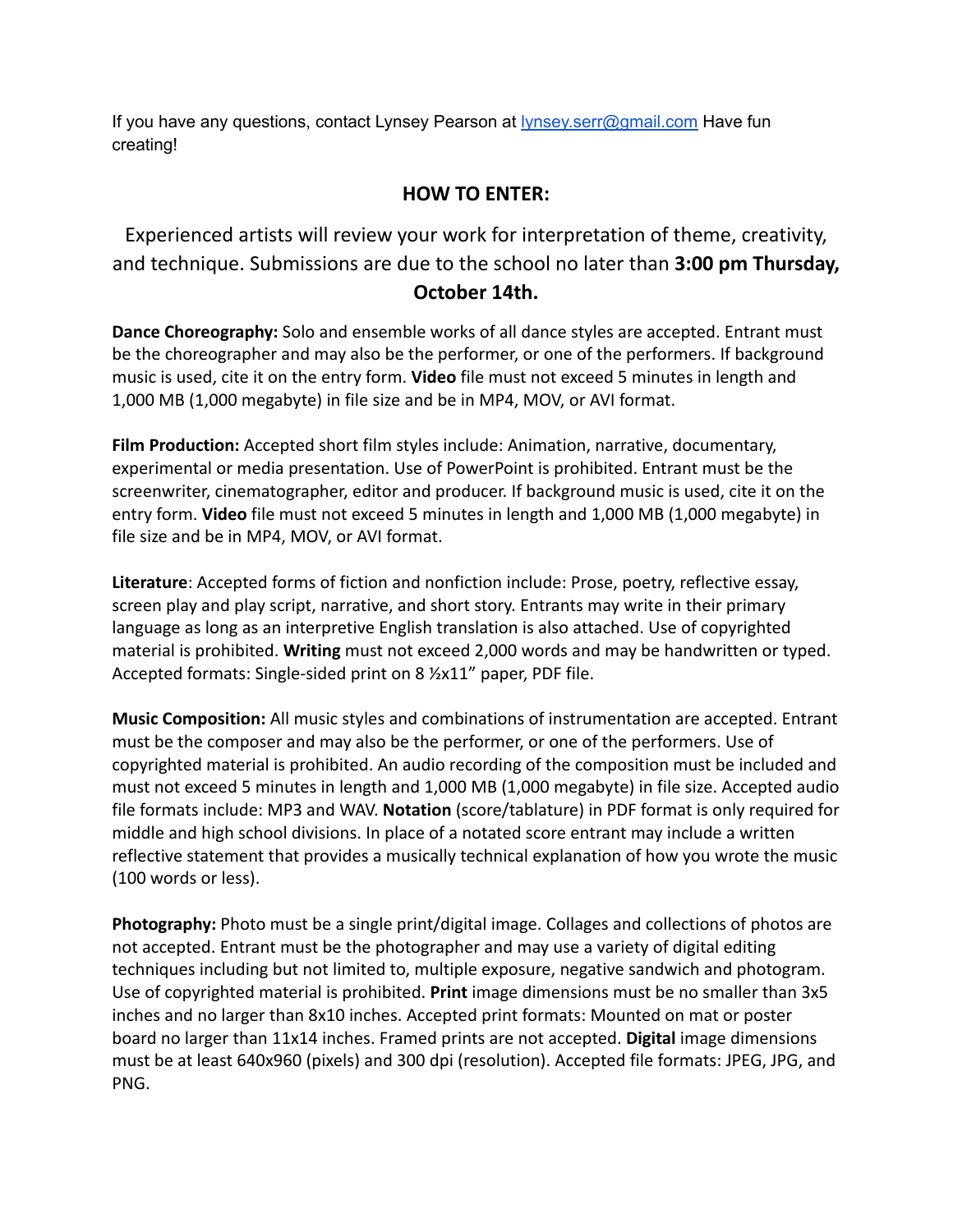**Visual Arts:** Works of both fine and design arts are accepted, including but not limited to: architectural drawing and models, ceramics, collage, computer generated images and graphics, crafts, drawing, fashion clothes and jewelry, fiber work, mixed media, painting, printmaking and sculpture. Use of copyrighted material is prohibited. **2D** artworks must be mounted on sturdy material and no larger than 24x30 inches with matting. Framed entries are not accepted. Include one digital image of artwork with your submission. **3D** artwork submissions must contain 3 digital images of artwork at different angles. Image(s) are used for artwork identification, judging and exhibition purposes. Accepted file formats: JPEG, JPG, and PNG.

**Special Artist:** Students who identify as having a disability and may receive services under IDEA or ADA: Section 504 may enter in the Special Artist Division **or** grade division most closely aligned to their functional abilities. See Official Rules for details.

# **Directions for digital submissions**

Option 1- upload your recording/photo of your project to google drive (this can be downloaded for free) from your phone, tablet, or computer.

Instructions:

- 1. Open google drive
- 2. Click "New" (this looks like a + sign on a phone or tablet)--- File Upload---choose the file you wish to upload
- 3. Open your newly uploaded file in google drive
- 4. Click the three dots in the upper right hand corner--- click "share" from a computer or "add people" from a phone/tablet
- 5. Share with ReflectionsColonialHills@gmail.com
- 6. Add your child's name and project name in the notes section
- 7. Click done

Option 2- save your recording on a flash drive and submit in an envelope with your child's entry form (*\*you will not receive your flash drive back if choosing this option)*

Option 3- email your entry in one of the approved formats to [RelfectionsColonialHills@gmail.com](mailto:RelfectionsColonialHills@gmail.com).

*\*Important note- If choosing a digital submission option (google drive or email), be sure that you have granted permission for ANY account with the link to view your file. If these permissions are not set, the judges will not be able to view your work and your project will not be eligible.*